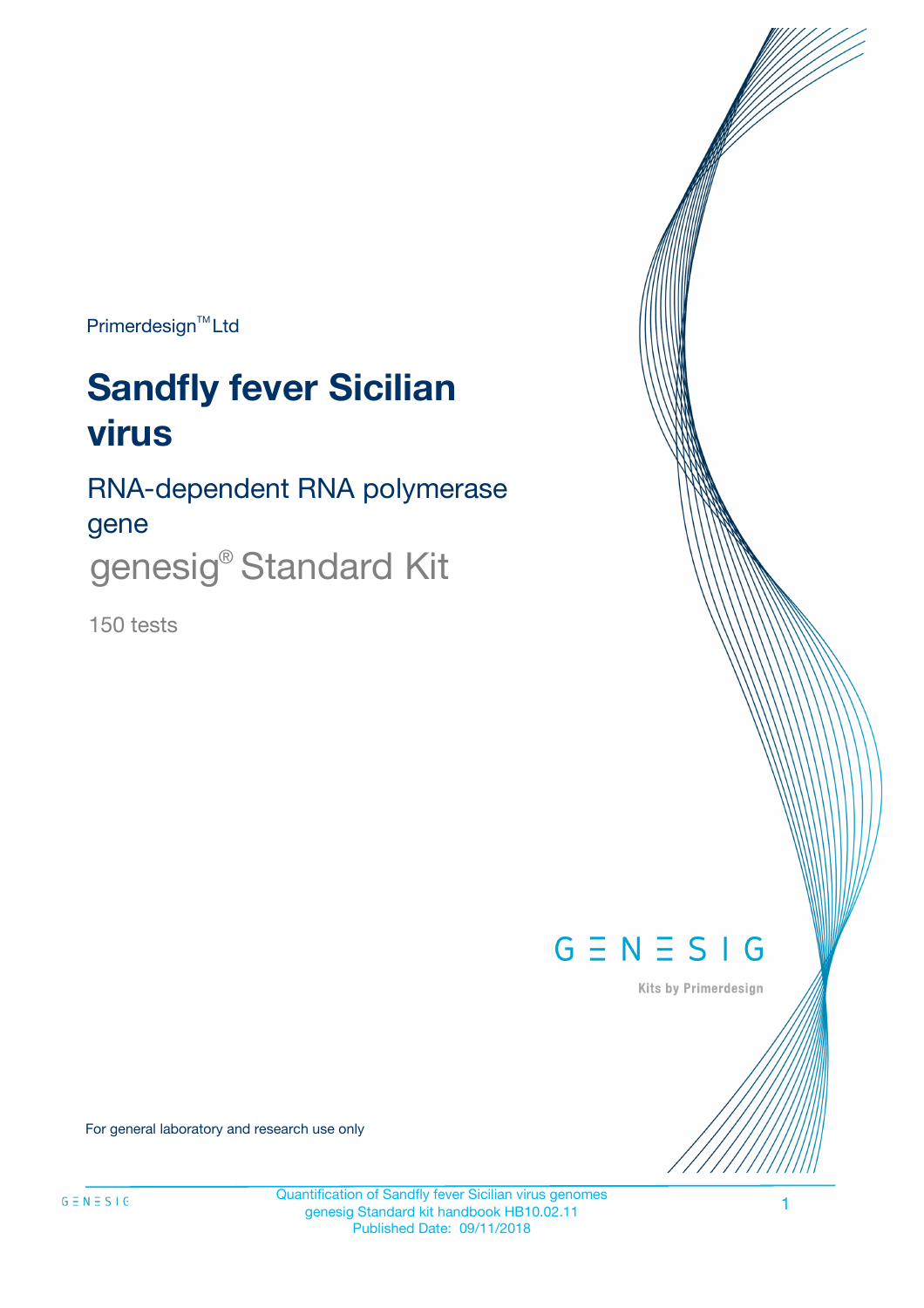## Introduction to Sandfly fever Sicilian virus

Sandfly fever Sicilian virus (SFSV) is a distinct arthropod-borne phlebovirus transmitted by sandflies, specifically by Phlebotomus papatasi. It was discovered in Sicilia, Italy where it affected troops of the World War II Allied Army Forces after the Sicily landings in 1943. The virus causes sandfly fever (also known as Pappataci fever, Phlebotomus fever and three-day fever). It is a single stranded negative- strand RNA virus with a linear genome that is between is 11400 and 14700 nucleotides long. The genome comprises 3 segments, termed L , M and S which encode the viral polymerase, structural glycoproteins proteins and nucleo proteins respectively. Virions consist of an envelope and a nucleocapsid and is between 80-100nm in diameter. The virions are spherical and the envelope surrounds three nucleocapsids and has surface projections.

The virus is transmitted by the bite of an infected female sand fly. While Phlebotomus papatasii is the main vector, P. perniciosus and P. perfiliewsi can also transmit the disease. The range of the sandflies determines the spread of the disease and the disease is prevalent in tropical countries of the Eastern hemisphere between latitude 20° and 45° N. The sand fly itself can become infected as a result of biting an infected person any time from 48 hours before until 24 hours after the onset of fever.

In human hosts, the virus multiplies and becomes widely disseminated throughout the body. Within two and one-half to five days after exposure, there is suddenly a feeling of lassitude, abdominal distress, and dizziness, followed within one day by a chilly sensation and a rapid rise in temperature during the next day or two. Symptoms include severe frontal headache and postorbital pain, intense muscular and joint pains, and a flushed appearance of the face. Usually after two days the temperature slowly returns to normal; only rarely is there a second episode of fever. Following the febrile period, there is great fatigue and weakness, accompanied by slow pulse and frequently subnormal blood pressure. Sandfly fever viruses (SFVs) comprise three major serotypes; SFSV, Sandfly fever Naples virus (SFNV) and Toscana virus (TOSV). Sandfly fever Cyprus virus (SFCV), a variant of Sicilian serotype, is also responsible for acute febrile disease and TOSV may cause aseptic meningitis/encephalitis in the infected individuals.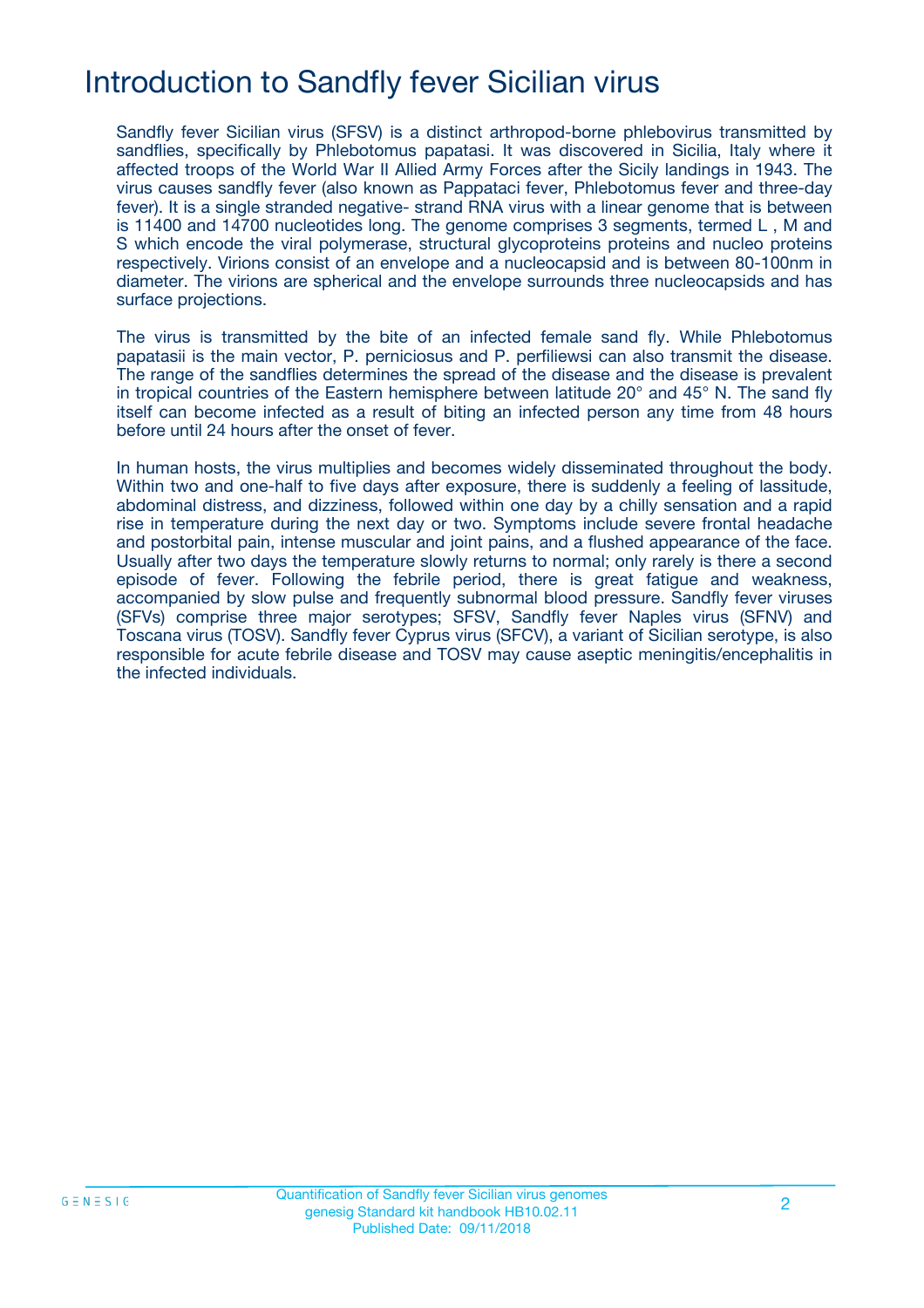## **Specificity**

The Primerdesign genesig Kit for Sandfly fever Sicilian virus (SFSV) genomes is designed for the in vitro quantification of SFSV genomes. The kit is designed to have a broad detection profile. Specifically, the primers represent 100% homology with over 95% of the NCBI database reference sequences available at the time of design.

The dynamics of genetic variation means that new sequence information may become available after the initial design. Primerdesign periodically reviews the detection profiles of our kits and when required releases new versions.

If you require further information, or have a specific question about the detection profile of this kit then please send an e.mail to enquiry@primerdesign.co.uk and our bioinformatics team will answer your question.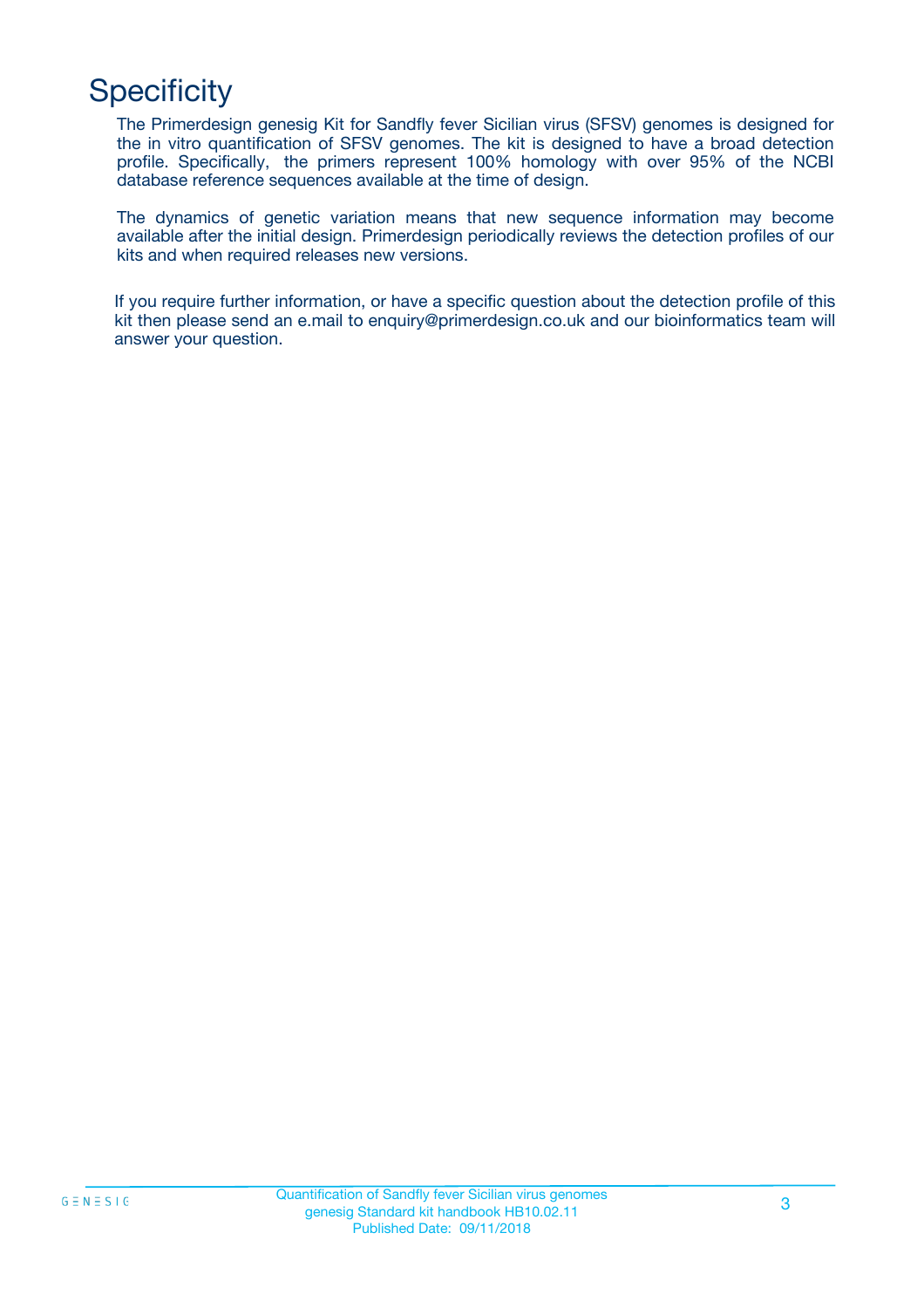### Kit contents

- **SFSV specific primer/probe mix (150 reactions BROWN)** FAM labelled
- **SFSV positive control template (for Standard curve RED)**
- **RNase/DNase free water (WHITE)** for resuspension of primer/probe mixes
- **Template preparation buffer (YELLOW)** for resuspension of positive control template and standard curve preparation

### **Reagents and equipment to be supplied by the user**

#### **Real-time PCR Instrument**

#### **Extraction kit**

This kit is recommended for use with genesig Easy DNA/RNA Extraction kit. However, it is designed to work well with all processes that yield high quality RNA and DNA with minimal PCR inhibitors.

**oasigTM lyophilised OneStep or Precision**®**PLUS OneStep 2X RT-qPCR Master Mix** Contains complete OneStep RT-qPCR master mix

**Pipettors and Tips**

**Vortex and centrifuge**

**Thin walled 1.5 ml PCR reaction tubes**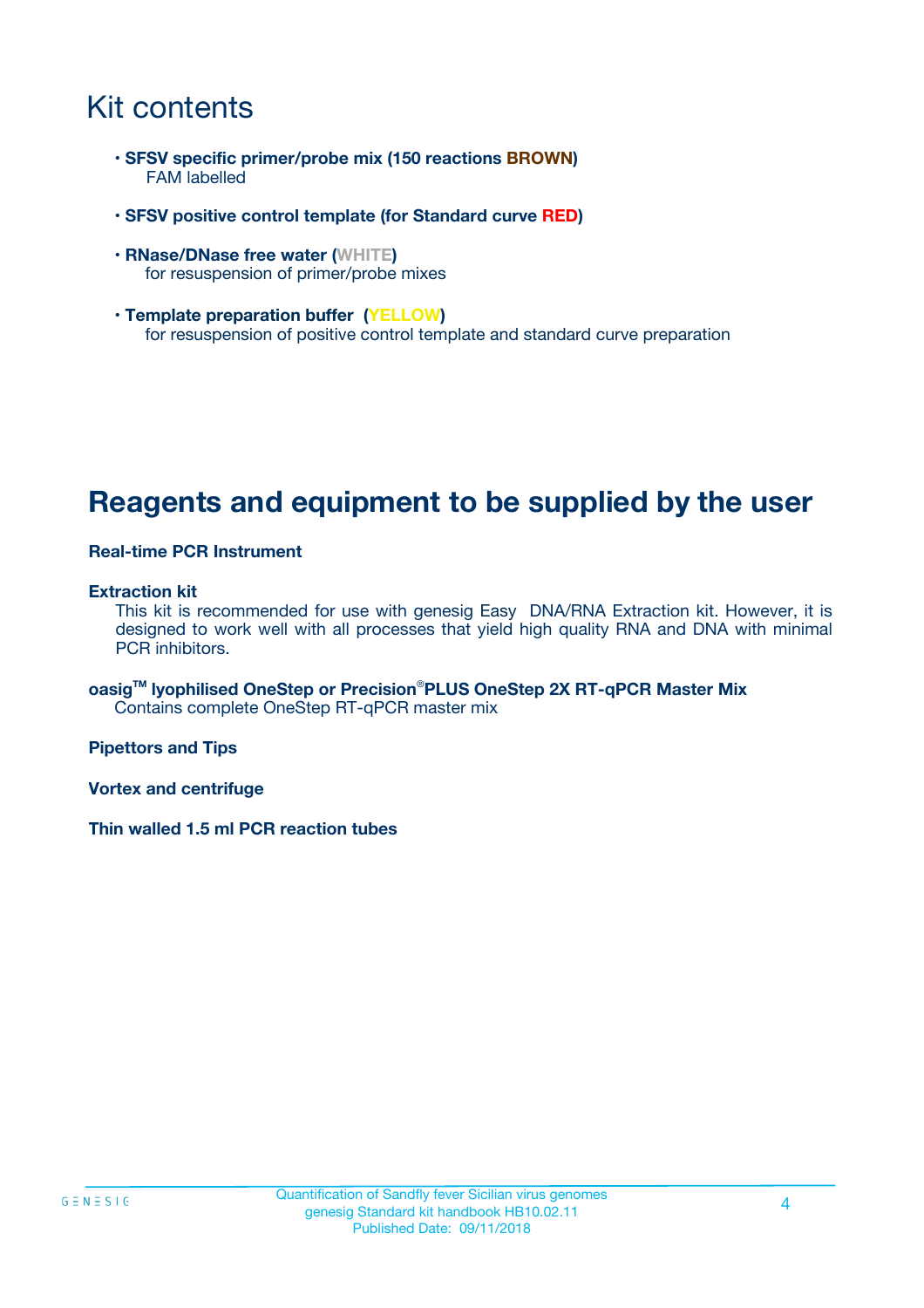### Kit storage and stability

This kit is stable at room temperature but should be stored at -20ºC on arrival. Once the lyophilised components have been resuspended they should not be exposed to temperatures above -20°C for longer than 30 minutes at a time and unnecessary repeated freeze/thawing should be avoided. The kit is stable for six months from the date of resuspension under these circumstances.

If a standard curve dilution series is prepared this can be stored frozen for an extended period. If you see any degradation in this serial dilution a fresh standard curve can be prepared from the positive control.

Primerdesign does not recommend using the kit after the expiry date stated on the pack.

### Suitable sample material

All kinds of sample material suited for PCR amplification can be used. Please ensure the samples are suitable in terms of purity, concentration, and RNA/DNA integrity. Always run at least one negative control with the samples. To prepare a negative-control, replace the template RNA sample with RNase/DNase free water.

### Dynamic range of test

Under optimal PCR conditions genesig SFSV detection kits have very high priming efficiencies of >95% and can detect less than 100 copies of target template.

### Notices and disclaimers

This product is developed, designed and sold for research purposes only. It is not intended for human diagnostic or drug purposes or to be administered to humans unless clearly expressed for that purpose by the Food and Drug Administration in the USA or the appropriate regulatory authorities in the country of use. During the warranty period Primerdesign genesig detection kits allow precise and reproducible data recovery combined with excellent sensitivity. For data obtained by violation to the general GLP guidelines and the manufacturer's recommendations the right to claim under guarantee is expired. PCR is a proprietary technology covered by several US and foreign patents. These patents are owned by Roche Molecular Systems Inc. and have been sub-licensed by PE Corporation in certain fields. Depending on your specific application you may need a license from Roche or PE to practice PCR. Additional information on purchasing licenses to practice the PCR process may be obtained by contacting the Director of Licensing at Roche Molecular Systems, 1145 Atlantic Avenue, Alameda, CA 94501 or Applied Biosystems business group of the Applera Corporation, 850 Lincoln Centre Drive, Foster City, CA 94404. In addition, the 5' nuclease assay and other homogeneous amplification methods used in connection with the PCR process may be covered by U.S. Patents 5,210,015 and 5,487,972, owned by Roche Molecular Systems, Inc, and by U.S. Patent 5,538,848, owned by The Perkin-Elmer Corporation.

### Trademarks

Primerdesign™ is a trademark of Primerdesign Ltd.

genesig $^\circledR$  is a registered trademark of Primerdesign Ltd.

The PCR process is covered by US Patents 4,683,195, and 4,683,202 and foreign equivalents owned by Hoffmann-La Roche AG. BI, ABI PRISM® GeneAmp® and MicroAmp® are registered trademarks of the Applera Genomics (Applied Biosystems Corporation). BIOMEK® is a registered trademark of Beckman Instruments, Inc.; iCycler™ is a registered trademark of Bio-Rad Laboratories, Rotor-Gene is a trademark of Corbett Research. LightCycler™ is a registered trademark of the Idaho Technology Inc. GeneAmp®, TaqMan® and AmpliTaqGold® are registered trademarks of Roche Molecular Systems, Inc., The purchase of the Primerdesign™ reagents cannot be construed as an authorization or implicit license to practice PCR under any patents held by Hoffmann-LaRoche Inc.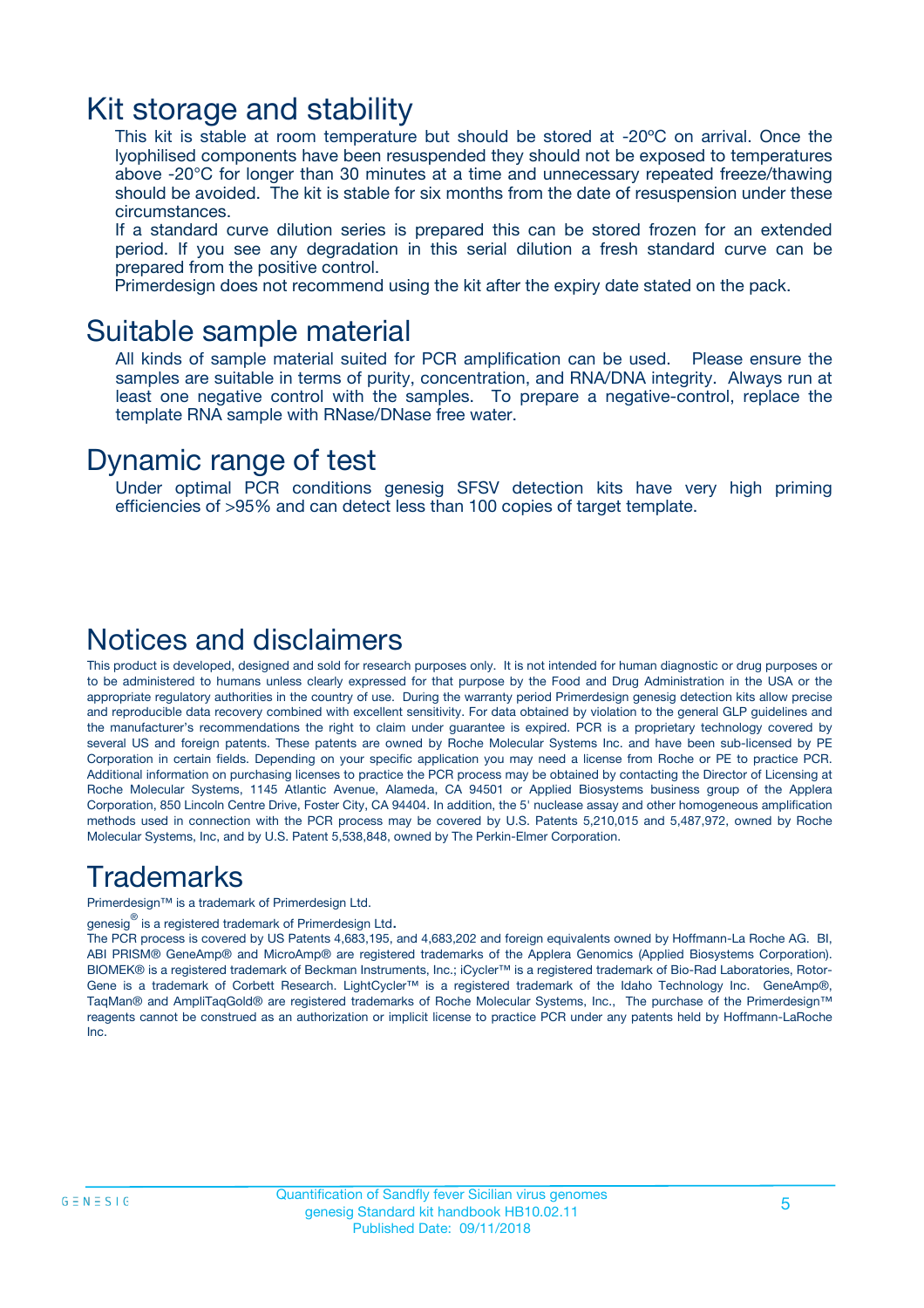## Principles of the test

#### **Real-time PCR**

A SFSV specific primer and probe mix is provided and this can be detected through the FAM channel.

The primer and probe mix provided exploits the so-called TaqMan® principle. During PCR amplification, forward and reverse primers hybridize to the SFSV cDNA. A fluorogenic probe is included in the same reaction mixture which consists of a DNA probe labeled with a 5`-dye and a 3`-quencher. During PCR amplification, the probe is cleaved and the reporter dye and quencher are separated. The resulting increase in fluorescence can be detected on a range of qPCR platforms.

#### **Positive control**

For copy number determination and as a positive control for the PCR set up, the kit contains a positive control template. This can be used to generate a standard curve of SFSV copy number / Cq value. Alternatively the positive control can be used at a single dilution where full quantitative analysis of the samples is not required. Each time the kit is used, at least one positive control reaction must be included in the run. A positive result indicates that the primers and probes for detecting the target SFSV gene worked properly in that particular experimental scenario. If a negative result is obtained the test results are invalid and must be repeated. Care should be taken to ensure that the positive control does not contaminate any other kit component which would lead to false-positive results. This can be achieved by handling this component in a Post PCR environment. Care should also be taken to avoid cross-contamination of other samples when adding the positive control to the run. This can be avoided by sealing all other samples and negative controls before pipetting the positive control into the positive control well.

#### **Negative control**

To validate any positive findings a negative control reaction should be included every time the kit is used. For this reaction the RNase/DNase free water should be used instead of template. A negative result indicates that the reagents have not become contaminated while setting up the run.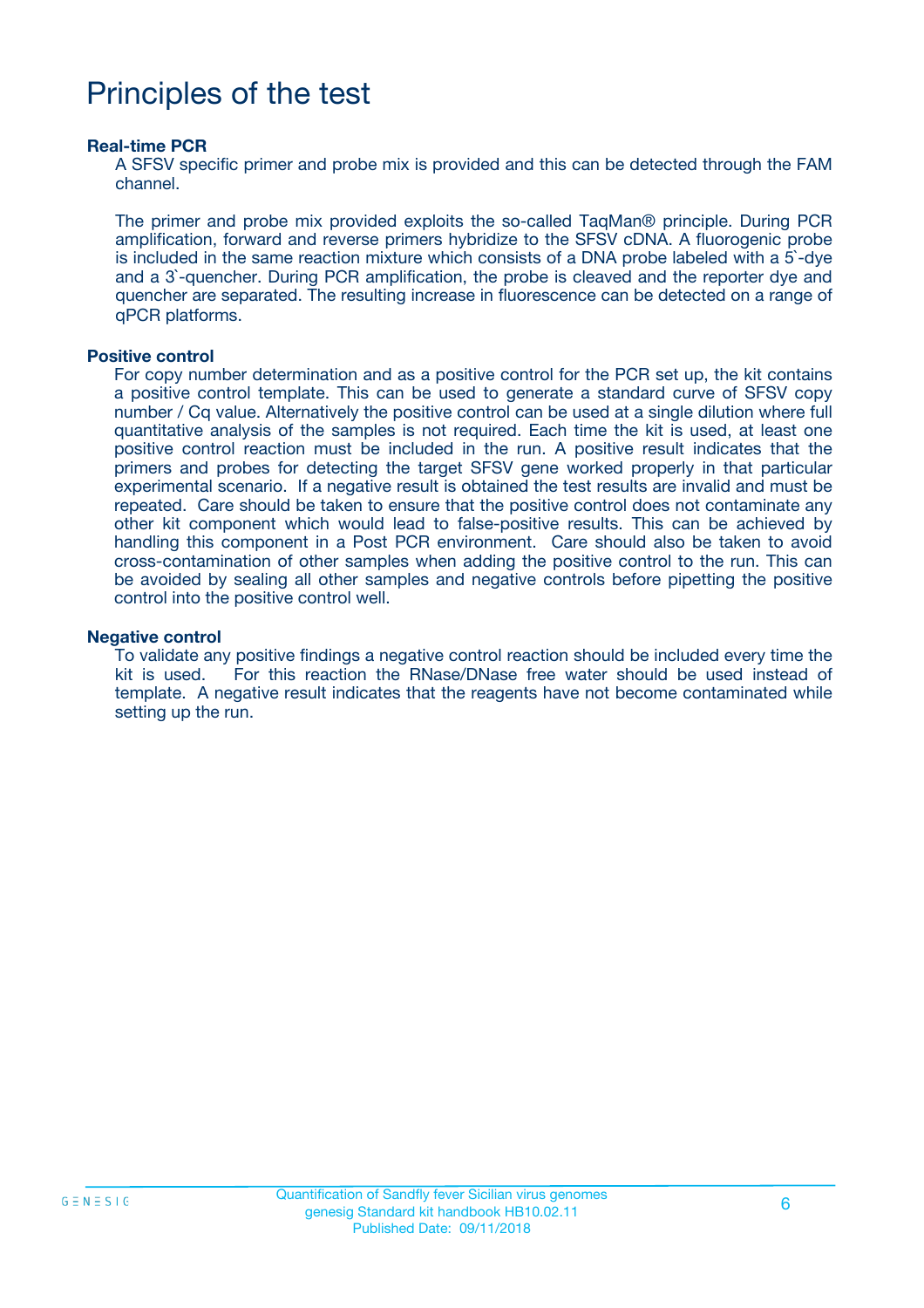### Resuspension protocol

To minimize the risk of contamination with foreign DNA, we recommend that all pipetting be performed in a PCR clean environment. Ideally this would be a designated PCR lab or PCR cabinet. Filter tips are recommended for all pipetting steps.

#### **1. Pulse-spin each tube in a centrifuge before opening.**

This will ensure lyophilised primer and probe mix is in the base of the tube and is not spilt upon opening the tube.

#### **2. Resuspend the kit components in the RNase/DNase free water supplied, according to the table below:**

To ensure complete resuspension, vortex each tube thoroughly.

| Component - resuspend in water | <b>Nolume</b> |
|--------------------------------|---------------|
| <b>Pre-PCR pack</b>            |               |
| SFSV primer/probe mix (BROWN)  | 165 µl        |

#### **3. Resuspend the positive control template in the template preparation buffer supplied, according to the table below:**

To ensure complete resuspension, vortex the tube thoroughly.

| Component - resuspend in template preparation buffer |        |  |
|------------------------------------------------------|--------|--|
| <b>Post-PCR heat-sealed foil</b>                     |        |  |
| SFSV Positive Control Template (RED) *               | 500 µl |  |

\* This component contains high copy number template and is a VERY significant contamination risk. It must be opened and handled in a separate laboratory environment, away from the other components.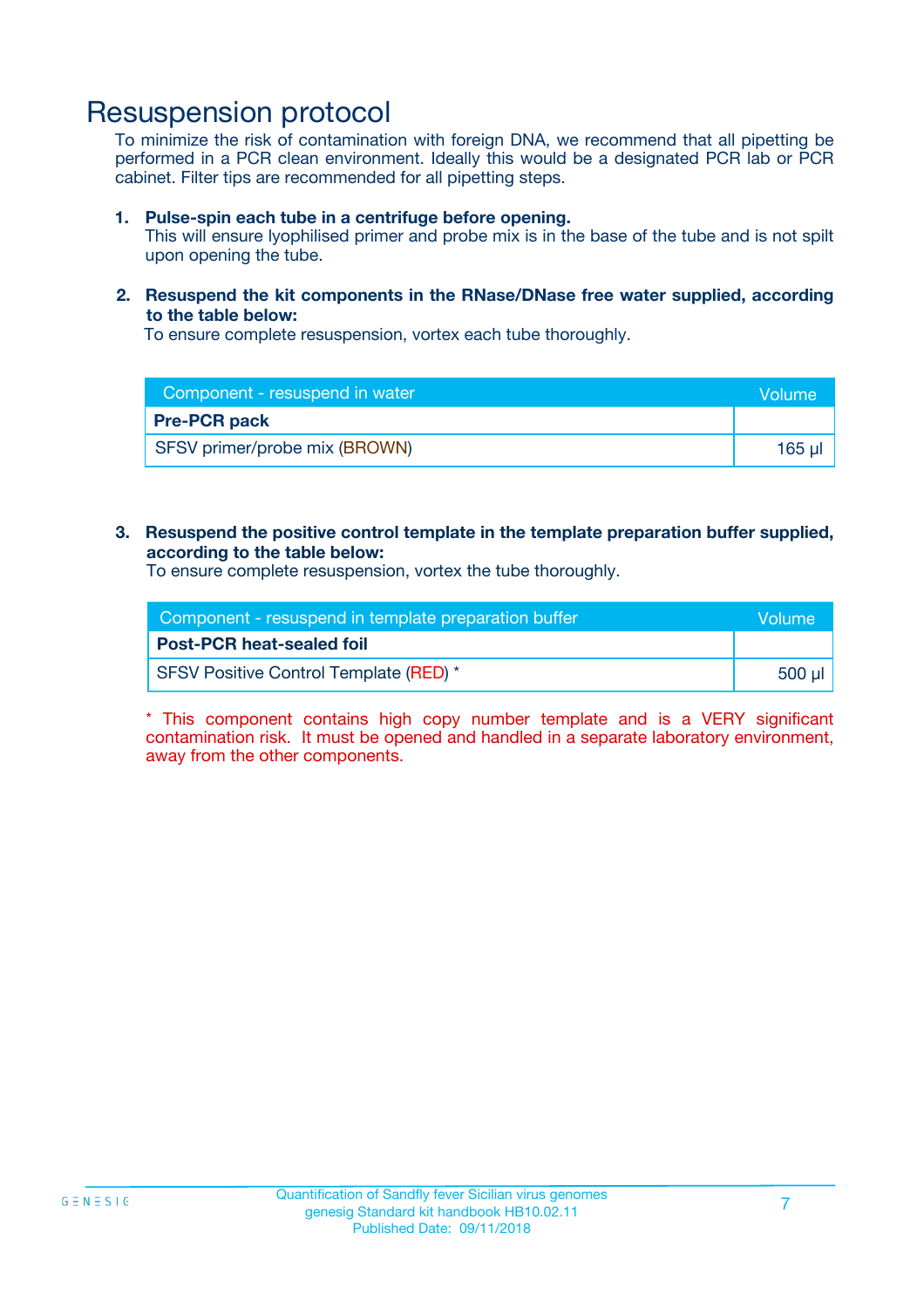### OneStep RT-qPCR detection protocol

A OneStep approach combining the reverse transcription and amplification in a single closed tube is the preferred method. If, however, a two step approach is required see page 10.

#### **For optimum performance and sensitivity.**

All pipetting steps and experimental plate set up should be performed on ice. After the plate is poured proceed immediately to the OneStep amplification protocol. Prolonged incubation of reaction mixes at room temperature can lead to PCR artifacts that reduce the sensitivity of detection.

**1. For each RNA sample prepare a reaction mix according to the table below:** Include sufficient reactions for positive and negative controls.

| Component                                                    | Volume     |
|--------------------------------------------------------------|------------|
| oasig OneStep or PrecisionPLUS OneStep 2X RT-qPCR Master Mix | $10 \mu$   |
| SFSV primer/probe mix (BROWN)                                | 1 µl       |
| <b>RNase/DNase free water (WHITE)</b>                        | 4 µl       |
| <b>Final Volume</b>                                          | $15$ $\mu$ |

- **2. Pipette 15µl of this mix into each well according to your qPCR experimental plate set up.**
- **3. Pipette 5µl of RNA template into each well, according to your experimental plate set up.**

For negative control wells use 5µl of RNase/DNase free water. The final volume in each well is 20ul.

**4. If a standard curve is included for quantitative analysis prepare a reaction mix according to the table below:**

| Component                                                    | Volume   |
|--------------------------------------------------------------|----------|
| oasig OneStep or PrecisionPLUS OneStep 2X RT-qPCR Master Mix | 10 µl    |
| SFSV primer/probe mix (BROWN)                                | 1 ul     |
| <b>RNase/DNase free water (WHITE)</b>                        | $4 \mu$  |
| <b>Final Volume</b>                                          | $15 \mu$ |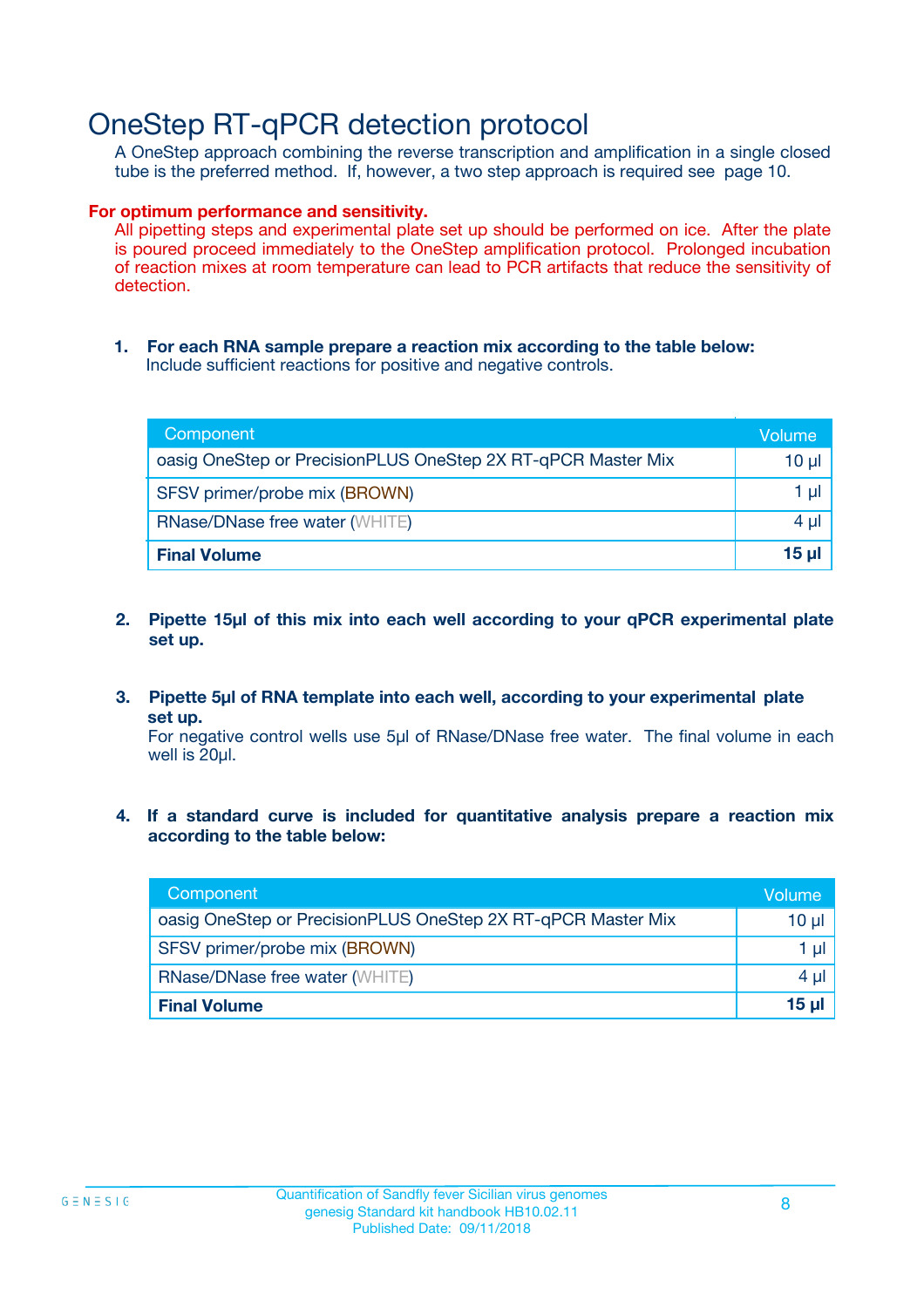#### **5. Preparation of standard curve dilution series**

- 1) Pipette 90µl of template preparation buffer into 5 tubes and label 2-6
- 2) Pipette 10µl of Positive Control Template (RED) into tube 2
- 3) Vortex thoroughly
- 4) Change pipette tip and pipette 10µl from tube 2 into tube 3
- 5) Vortex thoroughly

Repeat steps 4 and 5 to complete the dilution series

| <b>Standard Curve</b>         | <b>Copy Number</b>     |
|-------------------------------|------------------------|
| Tube 1 Positive control (RED) | $2 \times 10^5$ per µl |
| Tube 2                        | $2 \times 10^4$ per µl |
| Tube 3                        | $2 \times 10^3$ per µl |
| Tube 4                        | $2 \times 10^2$ per µl |
| Tube 5                        | 20 per $\mu$           |
| Tube 6                        | 2 per µl               |

**6. Pipette 5µl of standard template into each well for the standard curve according to your plate set up**

The final volume in each well is 20ul.

## OneStep RT-qPCR amplification protocol

Amplification conditions using oasig OneStep or PrecisionPLUS OneStep 2X RT-qPCR Master Mix.

|             | <b>Step</b>                  | <b>Time</b>      | <b>Temp</b>    |
|-------------|------------------------------|------------------|----------------|
|             | <b>Reverse Transcription</b> | $10 \text{ min}$ | 55 °C          |
|             | Enzyme activation            | 2 min            | $95^{\circ}$ C |
| Cycling x50 | Denaturation                 | 10 <sub>s</sub>  | $95^{\circ}$ C |
|             | <b>DATA COLLECTION *</b>     | 60 s             | $60^{\circ}$ C |

\* Fluorogenic data should be collected during this step through the FAM channel